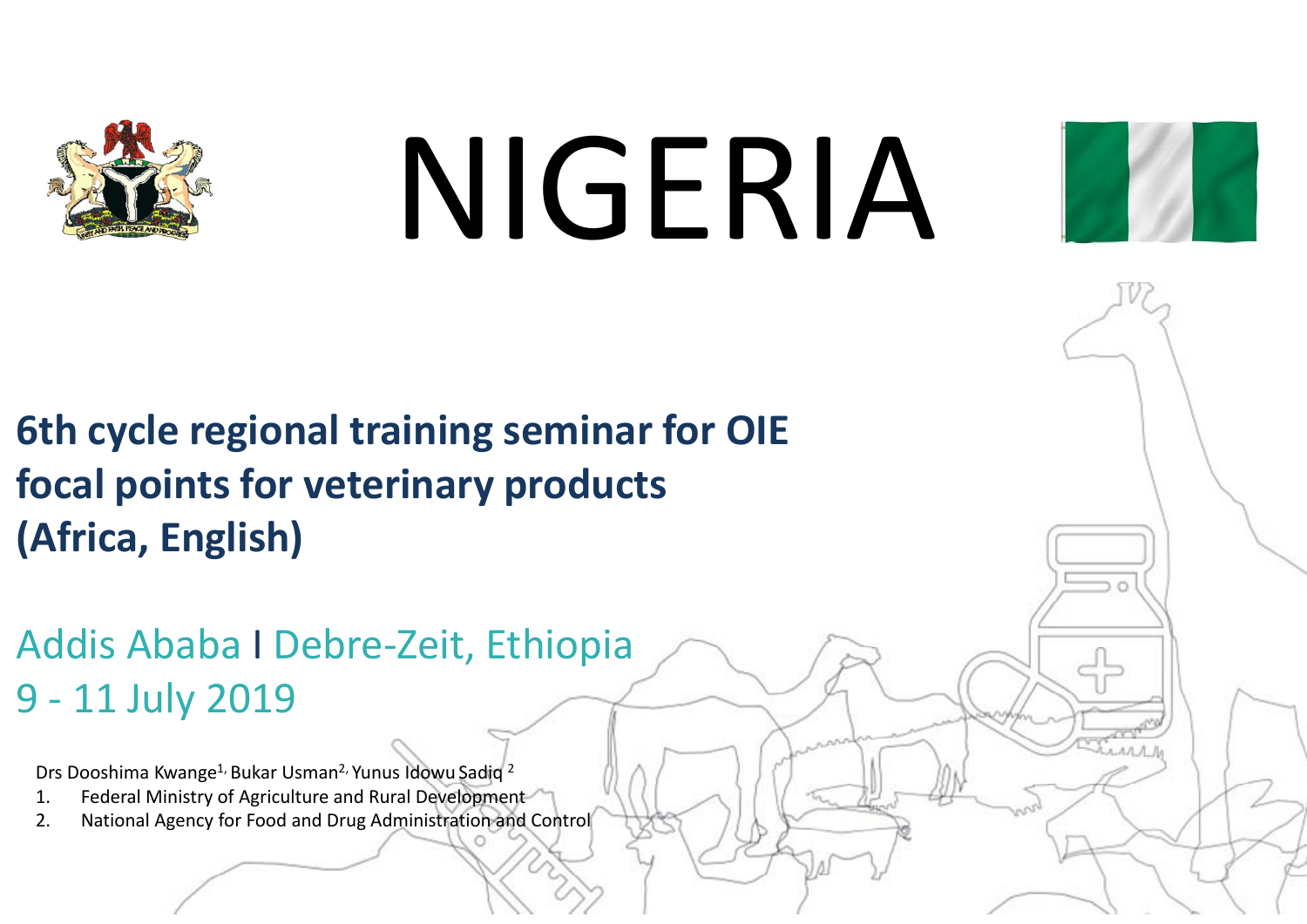### **Outline**

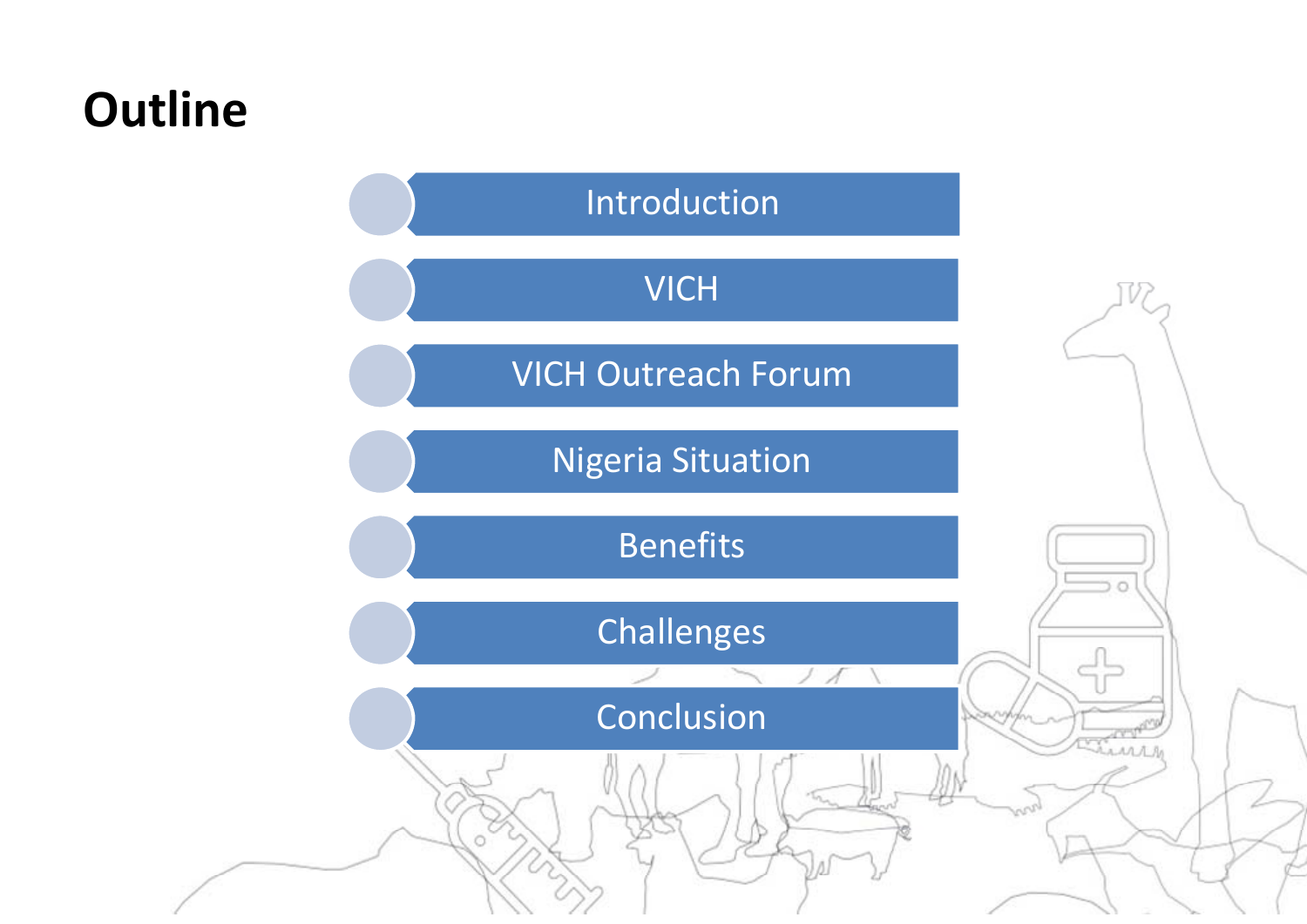### **Introduction**

 $\bullet$  The OIE has been involved from the start in the formation of the <u>International Cooperation on Harmonisation of Technical</u> Requirements for Registration of Veterinary Medicinal Products (VICH) and has been represented by its Collaborating Centre **ANSES** in all its Steering Committee Meetings.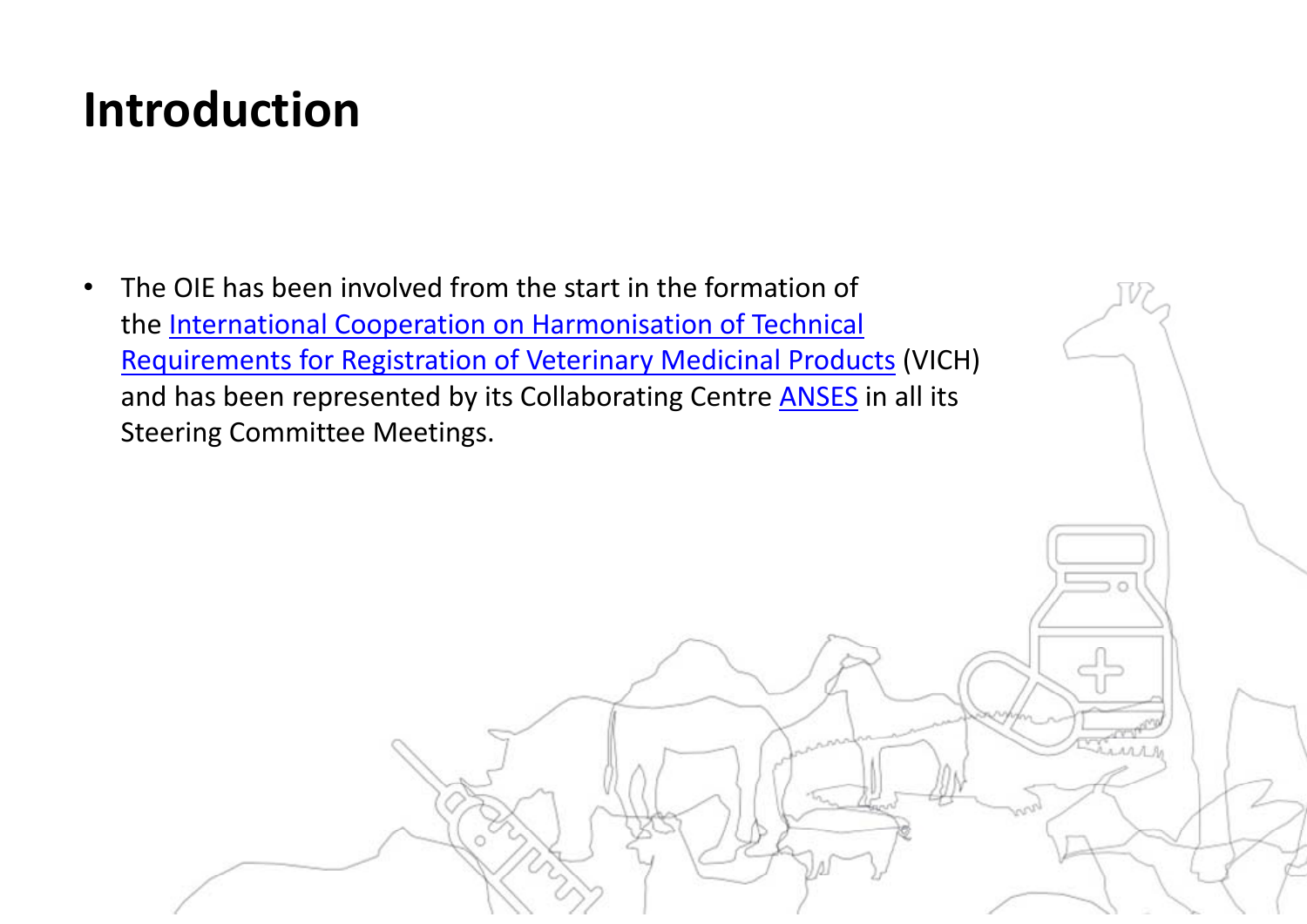# **Introduction (cont...)**

- • As indicated in the OIE 5th Strategic Plan, the OIE encourages the use of VICH Guidelines by its Members Countries
- $\bullet$  In order to facilitate this, it engaged with VICH to support the process of setting up the VICH Outreach Forum in which non-VICH members countries and regions can participate and learn first-hand about the VICH process.
- $\bullet$  The VICH Outreach Forum aims to provide a basis for wider international harmonisation of technical registration requirements necessary for the marketing authorisation (also called "registration") of a veterinary medicinal product.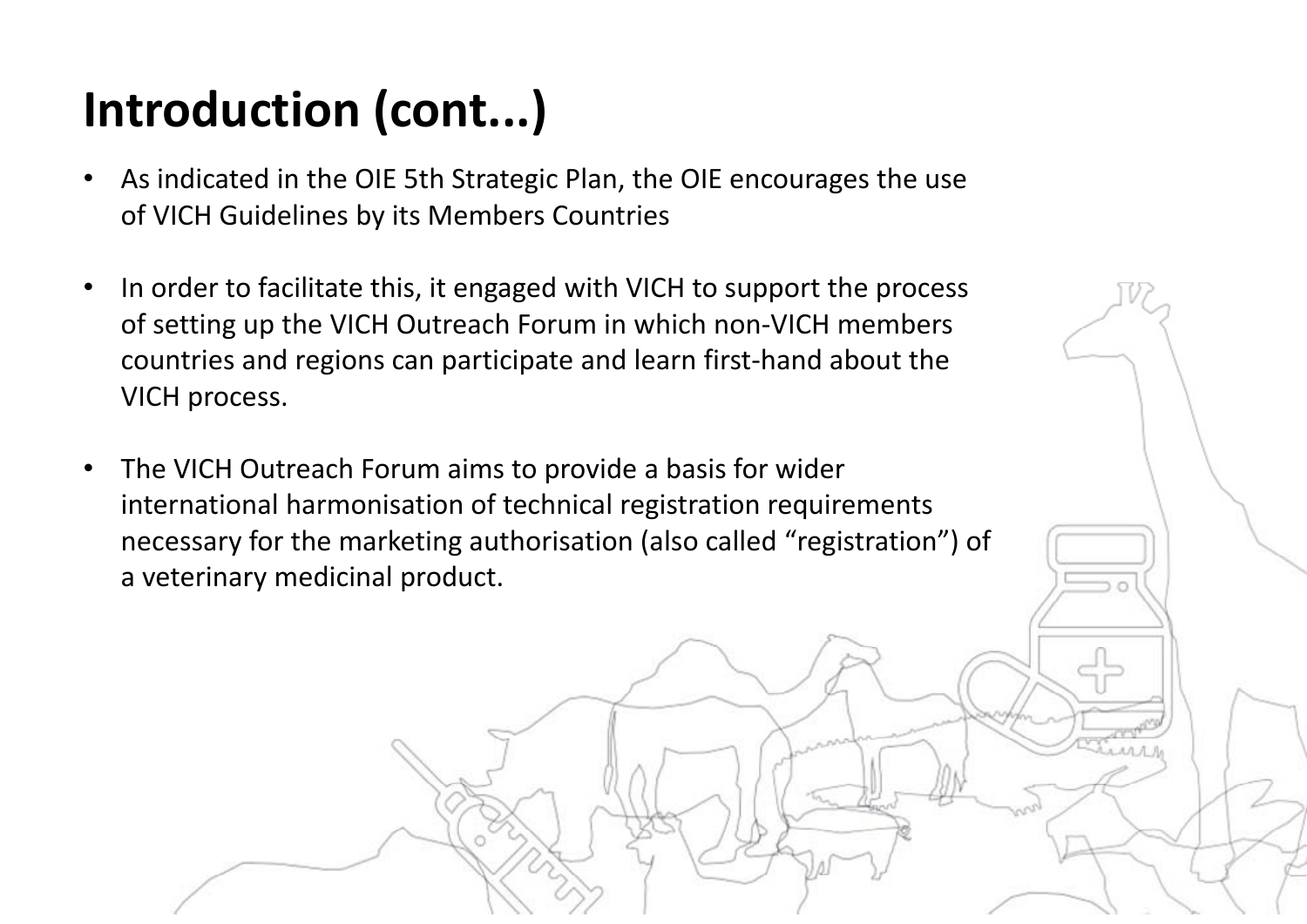## What is VICH?

- $\bullet$  The International Cooperation on Harmonisation of Technical Requirements for Registration of Veterinary Medicinal Products (VICH) is a trilateral (EU-Japan-USA) programme aimed at harmonising technical requirements for veterinary product registration.
- $\bullet$ VICH was officially launched in April 1996. It has 5 main objectives.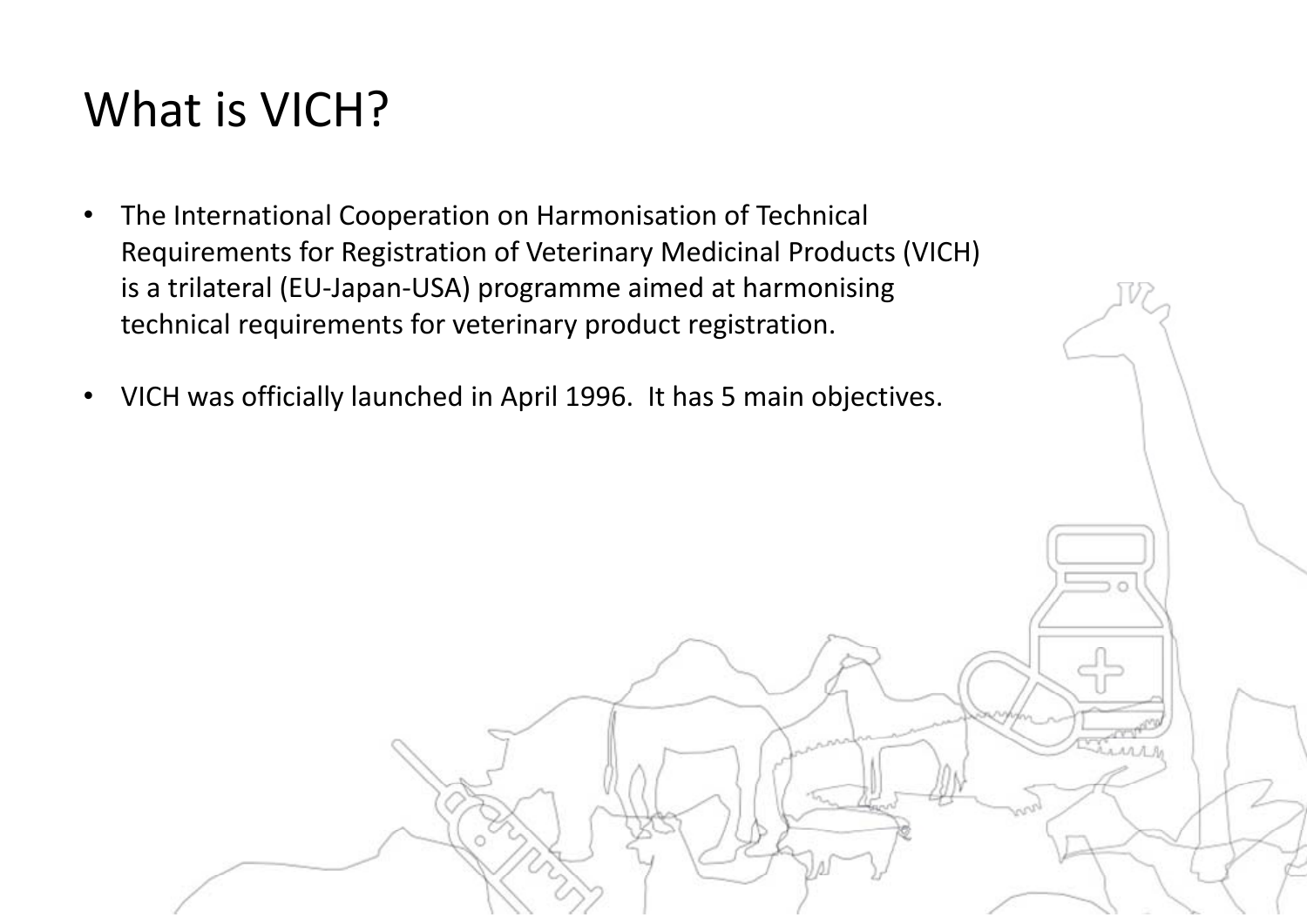# The Objectives of VICH

The objectives of the VICH are along the same lines as those of the ICH. The VICH will:

- • Establish and implement harmonized technical requirements for the registration of veterinary medicinal products in the VICH regions, which meet high quality, safety and efficacy standards and minimize the use of test animals and costs of product development.
- • Provide a basis for wider international harmonization of registration requirements.
- $\bullet$  Monitor and maintain existing VICH guidelines, taking particular note of the ICH work program and, where necessary, update these VICH guidelines.
- $\bullet$  Ensure efficient processes for maintaining and monitoring consistent interpretation of data requirements following the implementation of VICH guidelines.
- • By means of a constructive dialogue between regulatory authorities and industry provide technical guidance enabling response to significant emerging global issues and science that impact on regulatory requirements within the VICH regions.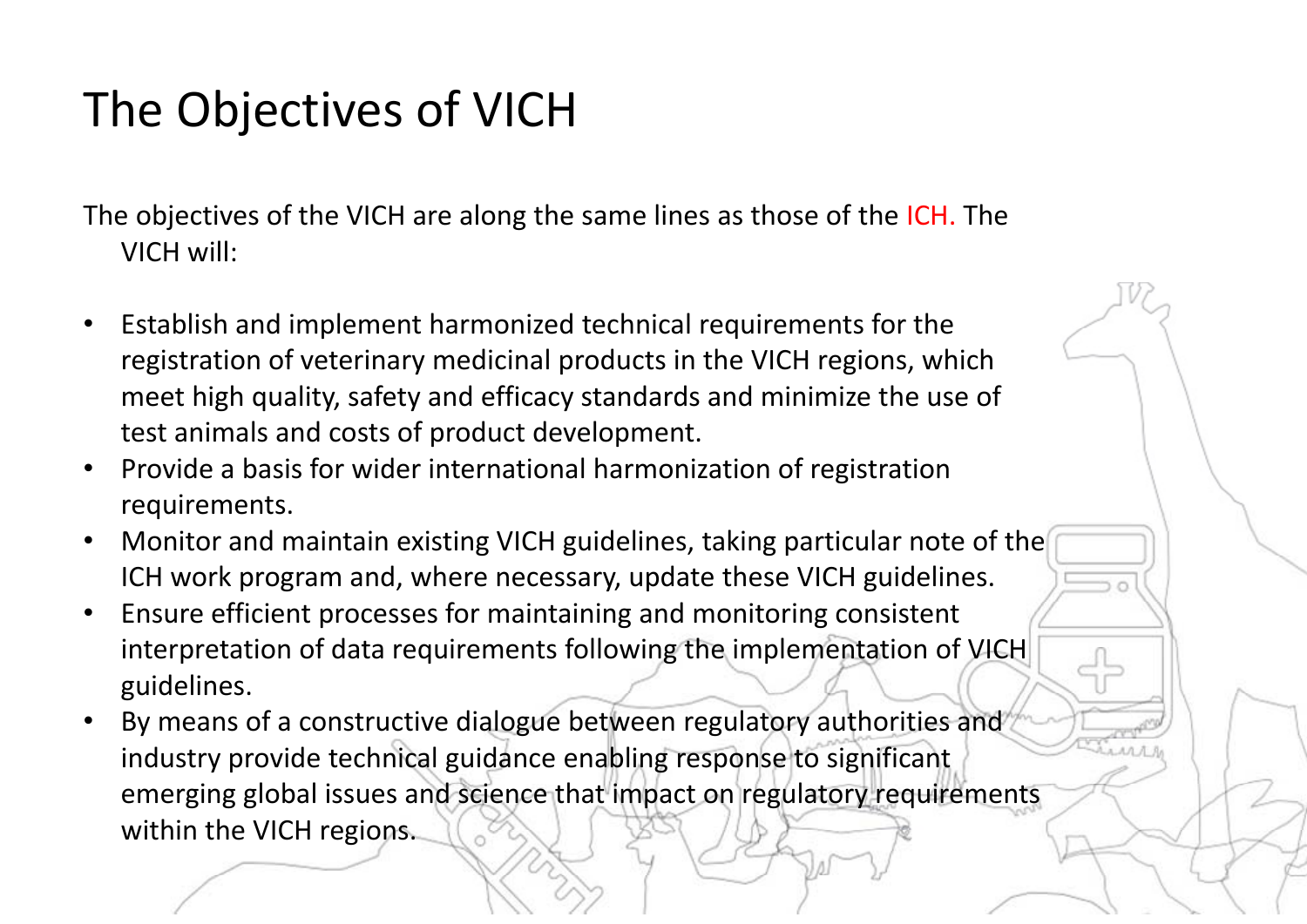## What is the VICH Outreach Forum?

- The Outreach Forum is composed of countries and regional organisations that have expressed an interest in the work of VICH and are motivated to participate in the activities of the VICH Outreach Forum. Currently approximately 14 countries and 4 regional organisations are participating (or have been invited).
- The VICH Outreach Forum meets in the margins of VICH Steering Committee meetings, which take place approximately every 9 months in one of the VICH member countries/regions. The Forum meetings are chaired by the VICH host country in collaboration with OIE, recognising the OIE's membership in VICH as well as its broader mandate.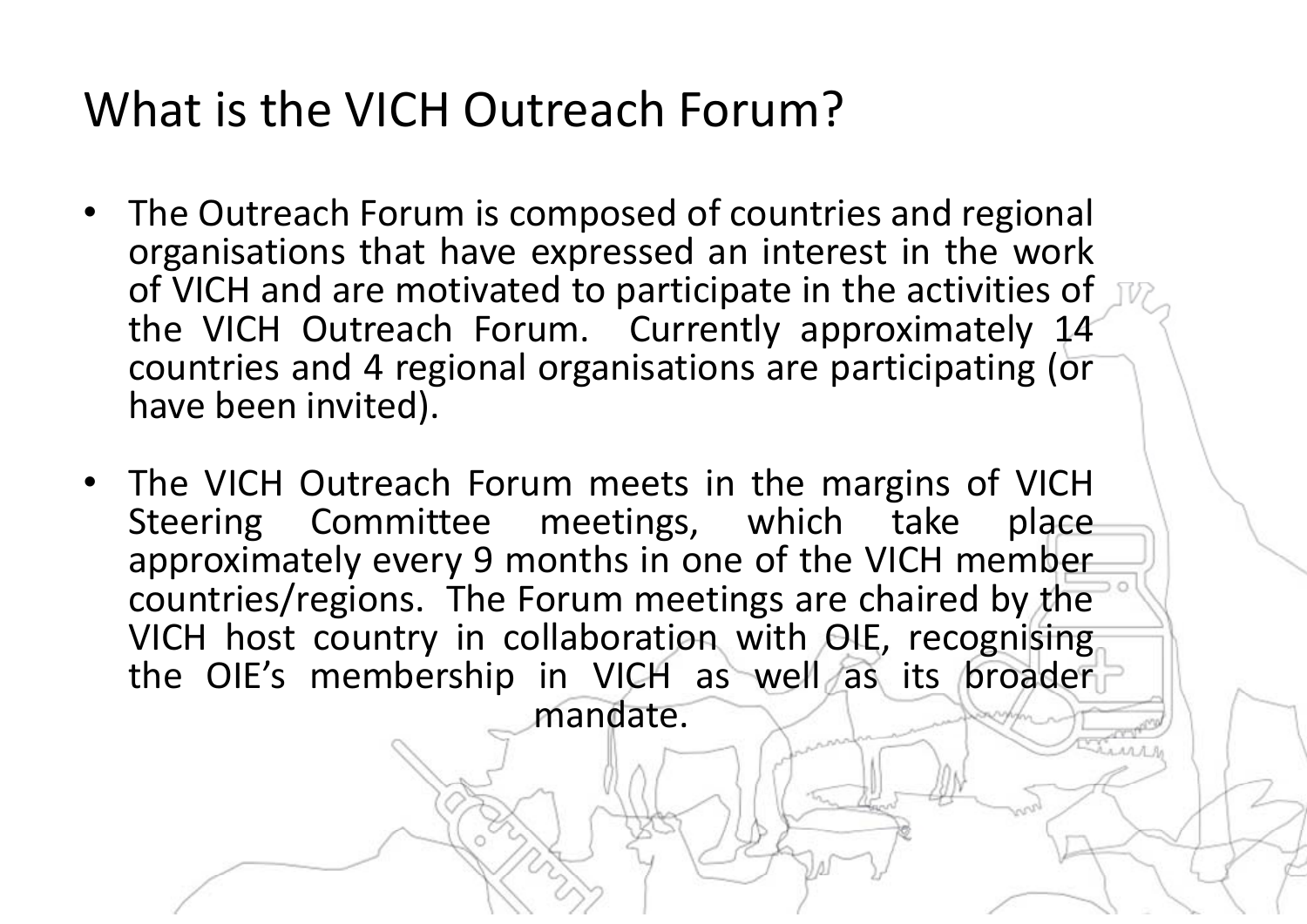## Current members of the Outreach Forum

#### •**Countries**

• Argentina, Brazil, China (Pep. Rep. of), India, Korea (Rep. of), Mexico, Morocco, Nigeria, Russia, Saudi Arabia, Chinese Taipei, Tanzania, Thailand, Uganda, Ukraine and Zimbabwe.

#### •**Regional Organizations**

- $\bullet$ ASEAN (representing Asia)
- •CAMEVET (representing the Americas);
- $\bullet$ WAEMO/UEMOA (representing West Africa)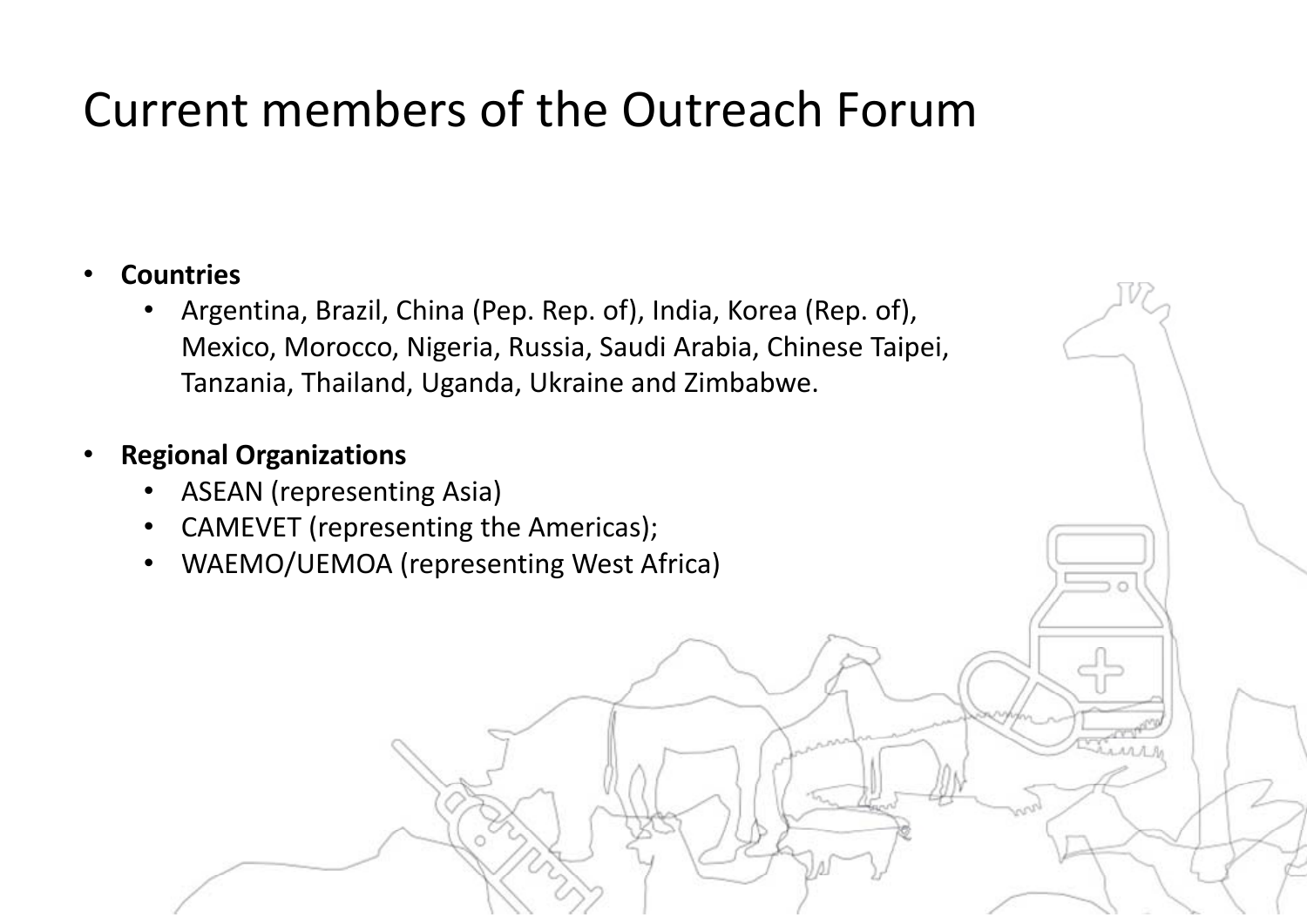### Nigeria – Current Situation

- $\bullet$  Nigeria is a member of the VOF at the instance of the Veterinary Medicines and Allied Products (VMAP) Directorate of the National Agency for Food and Drug Administration and Control (NAFDAC)
- $\bullet$  The entities that can key into the VICH guidelines include
	- •NAFDAC (Regulatory Authority)
	- •Pharmaceutical companies (Industry)
	- • National Veterinary Research Institute (Research and production of biologics)
- •However the application of VICH guidelines is minimal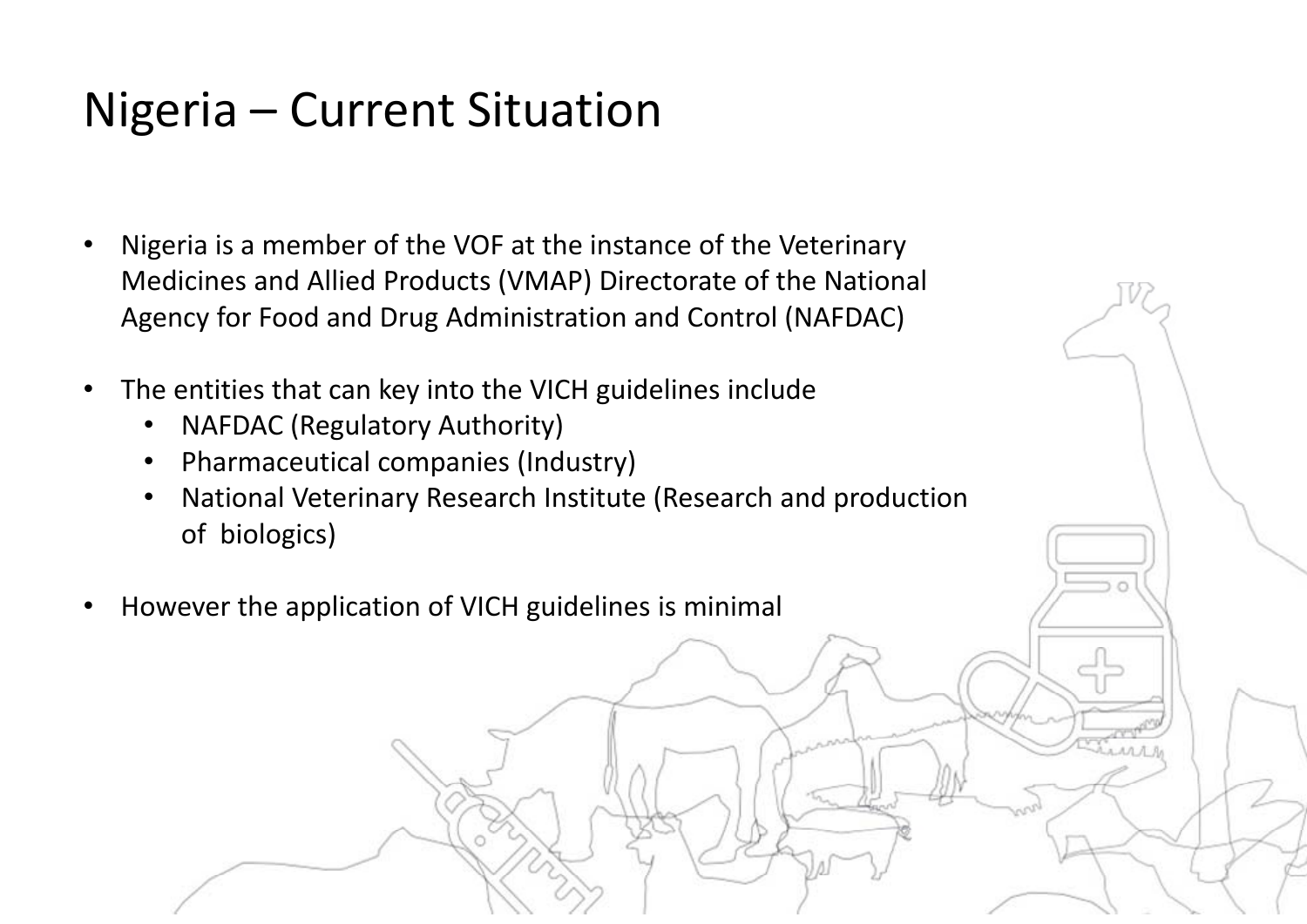# Benefits

- • *VOF members report that technical requirements set in the GLs are increasingly gaining importance for the registration of VMPs*
- • The key issues of interest to the non-VICH countries coming together in the Forum are to better understand and actively contribute to the VICH Guideline development process. Submit comments to draft guidelines during the public consultation phase (step 4 of the VICH process)
- • As regulatory authorities deal with new, emerging and innovative global issues, their comments help provide more regulatory certainty and improve the science that supports the GLs.
- •Suggestion of topics for new Guidelines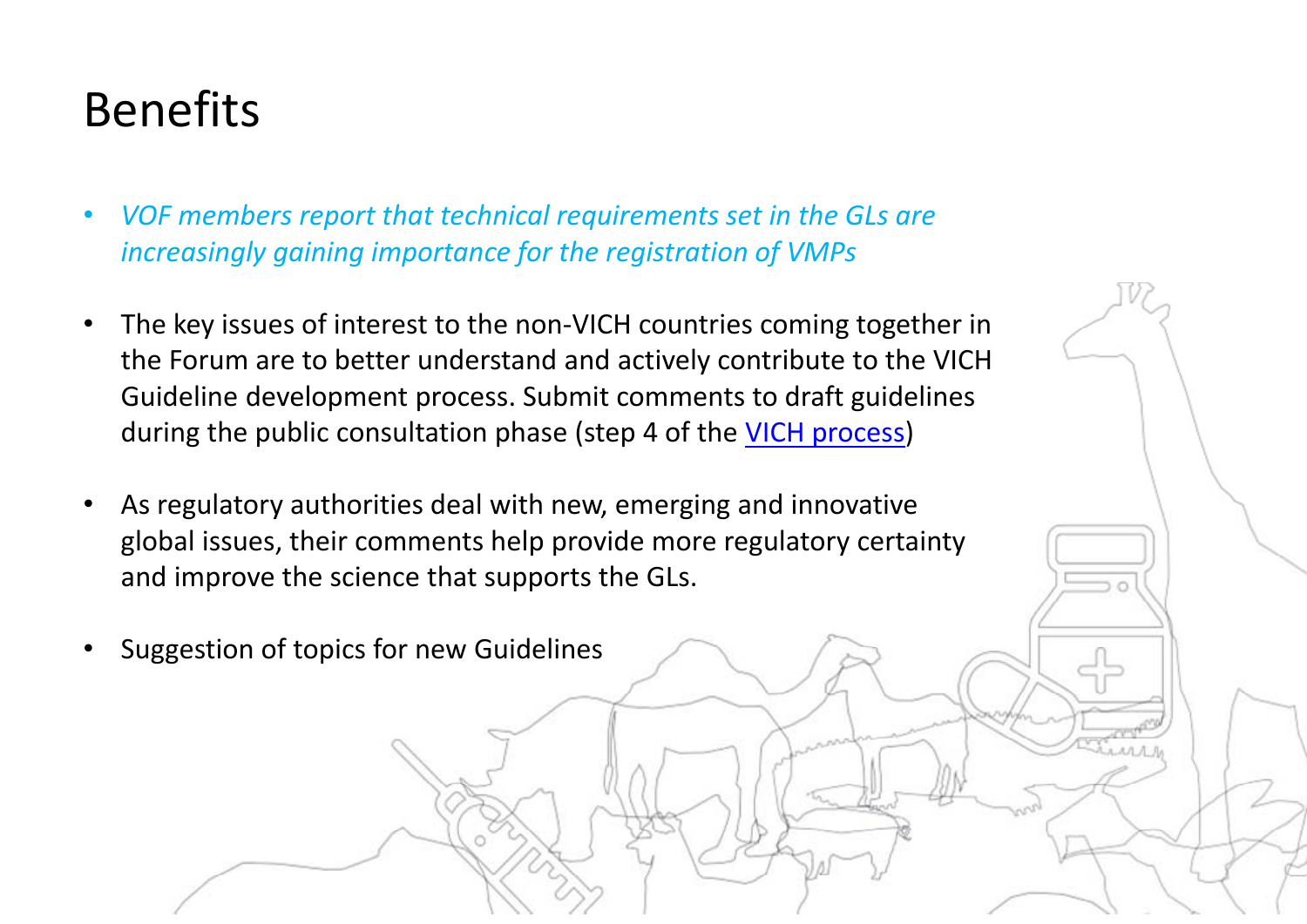# Benefits (cont ...)

- • They provide feedback on the acceptance of existing guidelines and to discuss practical issues related to VICH guidelines
- $\bullet$ They receive training in the application of the Guidelines
- • Translations of guidelines into other languages is shared with them as they collaborate with the VICH secretariat.
- • International harmonization reduces the need to repeat studies thereby minimizing the use of test animals
- $\bullet$  The VOF meeting creates a conducive platform for NRAs, their government, industries and donor organizations to interact freely leading to regulatory upgrading on the part of NRAs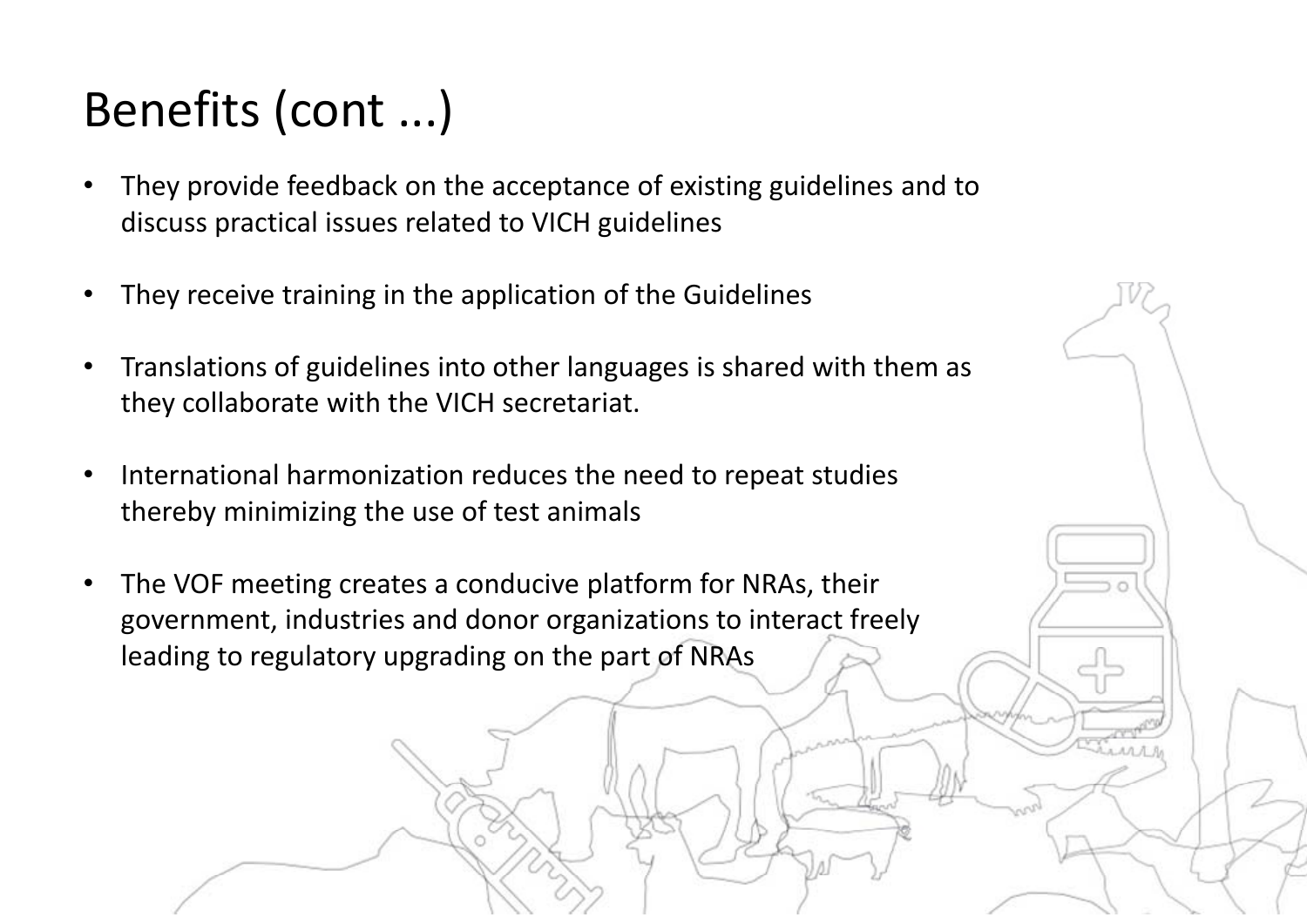# Benefits (cont ...)

- • During VOF meeting, experts from the tripartite train VOF members on the implementation of old guidelines and engage them on the guideline development process
- VOF meetings helps in promoting and establishing friendly mutual relationship between NRAs which may in turn result in the facilitation of trade and other socio-cultural relationships .
- VOF meeting is an avenue for interaction between poorly regulating NRAs and the stringent regulating NRAs thereby bridging the gap between the two.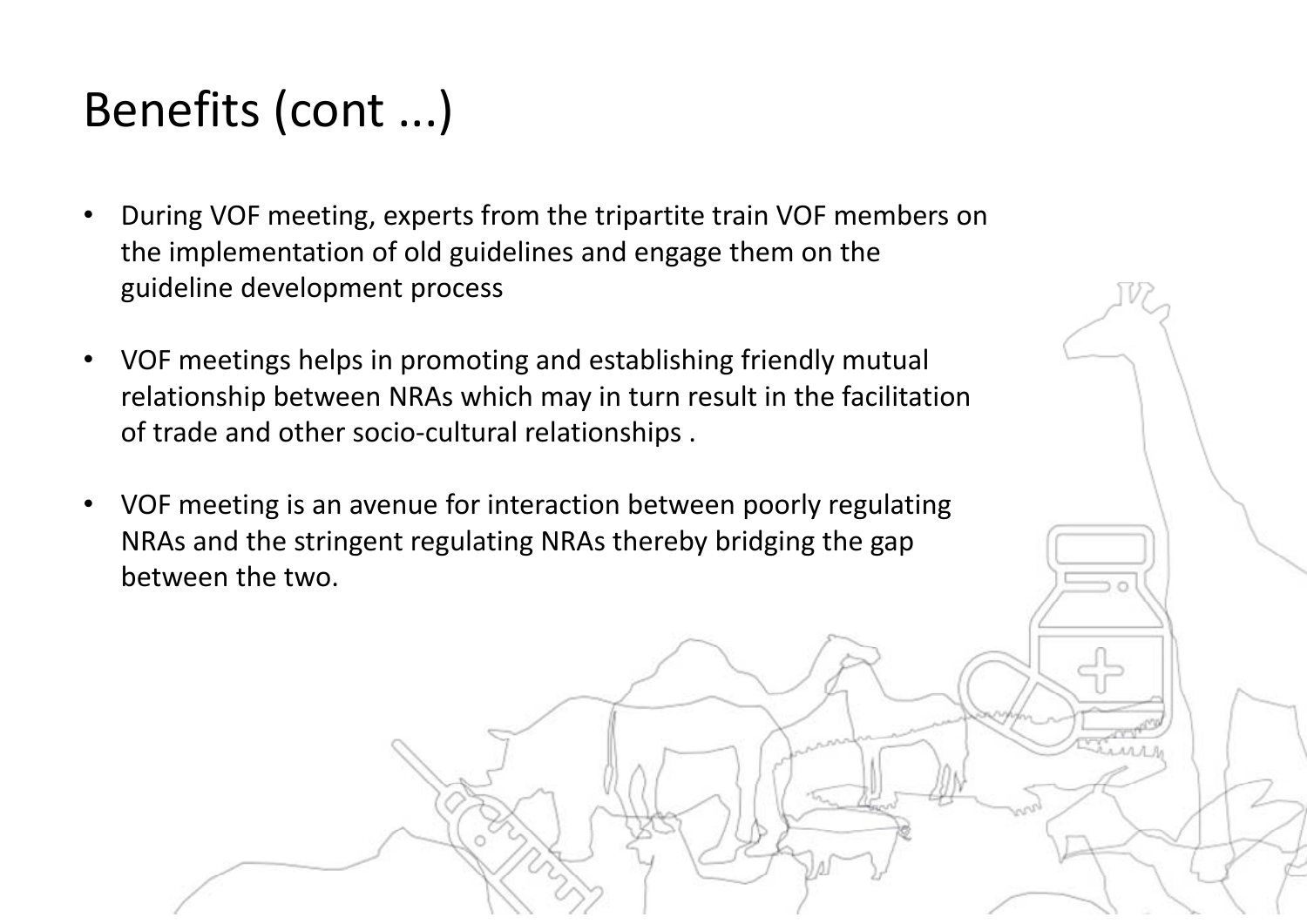# Challenges

- • Inadequate knowledge about VICH and how to become an Outreach Forum member
- $\bullet$  Weak capacity of regulatory body (VMAPD) to apply VICH guidelines or other requirements
- $\bullet$  Infrastructure deficit within industry for implementation of VICH guidelines or other requirements
- $\bullet$  Weak collaboration between RAs, Industry and other stakeholders as well as with VICH
- •Guidelines are administrative tools that do not have the force of law
- $\bullet$ Need for VOF members' to fund their participation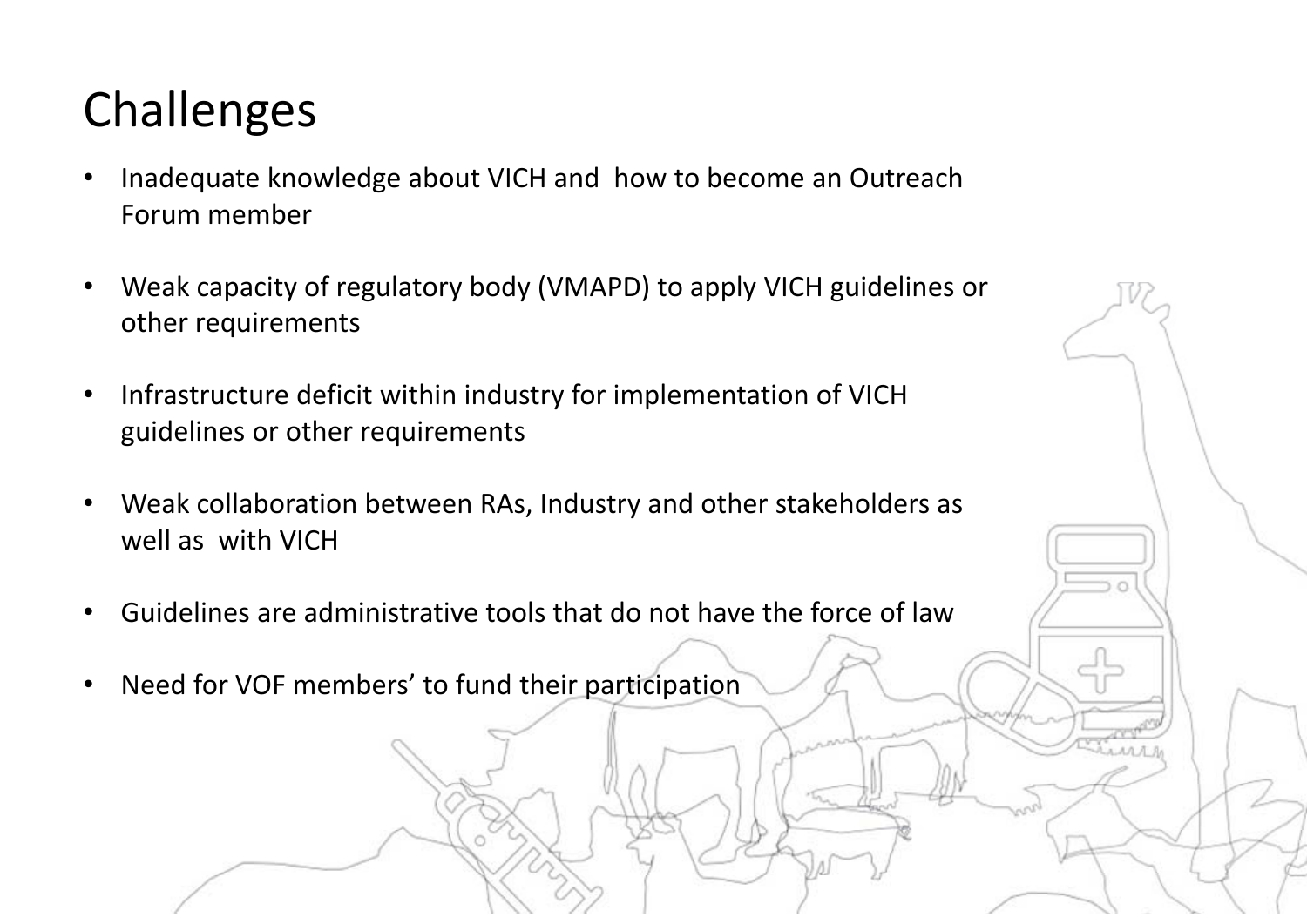### Conclusion

- $\bullet$  For more countries to become VOF members and key into application of VICH guidelines some of these issues need to be addressed:
	- $\bullet$  Need for advocacy and awareness creation among stakeholders by VICH
	- • Networking of RA, Industry and Research institutions for application of VICH guidelines
	- $\bullet$  Advocacy to Regional Economic Communities (RECs) especially in the area of harmonization of VMP regulation